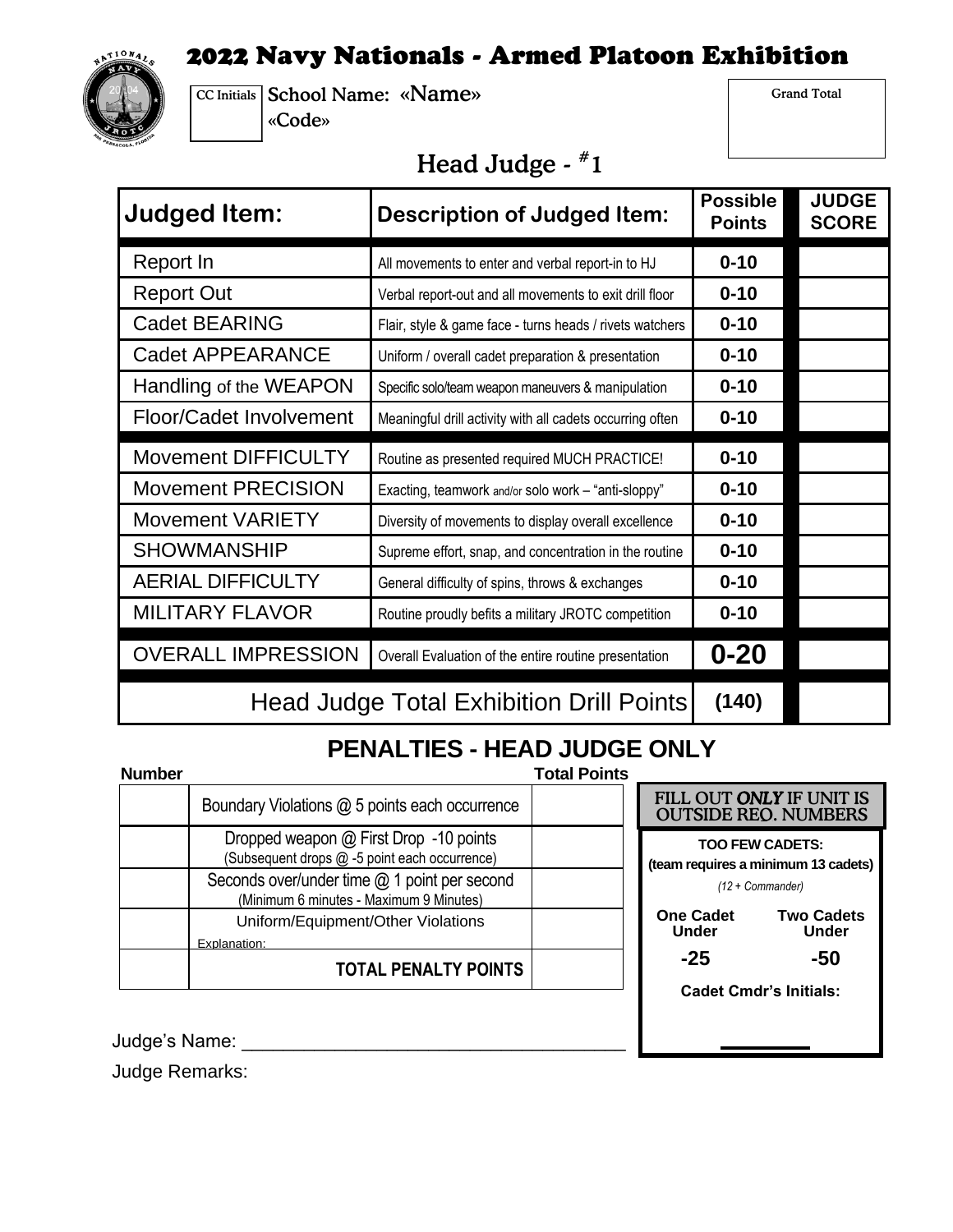## 2022 Navy Nationals - Armed Platoon Exhibition



School Name: «Name» «Code»

# Judge - #2

| <b>Judged Item:</b>                      | <b>Description of Judged Item:</b>                        | <b>Possible</b><br><b>Points</b> | <b>JUDGE</b><br><b>SCORE</b> |
|------------------------------------------|-----------------------------------------------------------|----------------------------------|------------------------------|
| Report In                                | All movements to enter and verbal report-in to HJ         | $0 - 10$                         |                              |
| <b>Report Out</b>                        | Verbal report-out and all movements to exit drill floor   | $0 - 10$                         |                              |
| Cadet BEARING                            | Flair, style & game face - turns heads / rivets watchers  | $0 - 10$                         |                              |
| <b>Cadet APPEARANCE</b>                  | Uniform / overall cadet preparation & presentation        | $0 - 10$                         |                              |
| Handling of the WEAPON                   | Specific solo/team weapon maneuvers & manipulation        | $0 - 10$                         |                              |
| Floor/Cadet Involvement                  | Meaningful drill activity with all cadets occurring often | $0 - 10$                         |                              |
| <b>Movement DIFFICULTY</b>               | Routine as presented required MUCH PRACTICE!              | $0 - 10$                         |                              |
| <b>Movement PRECISION</b>                | Exacting, teamwork and/or solo work - "anti-sloppy"       | $0 - 10$                         |                              |
| <b>Movement VARIETY</b>                  | Diversity of movements to display overall excellence      | $0 - 10$                         |                              |
| <b>SHOWMANSHIP</b>                       | Supreme effort, snap, and concentration in the routine    | $0 - 10$                         |                              |
| <b>AERIAL DIFFICULTY</b>                 | General difficulty of spins, throws & exchanges           | $0 - 10$                         |                              |
| <b>MILITARY FLAVOR</b>                   | Routine proudly befits a military JROTC competition       | $0 - 10$                         |                              |
| <b>OVERALL IMPRESSION</b>                | Overall Evaluation of the entire routine presentation     | $0 - 20$                         |                              |
| Head Judge Total Exhibition Drill Points |                                                           |                                  |                              |

#### **PENALTIES - HEAD JUDGE ONLY Number Total Points**

| <b>Number</b> |                                                                                         |  |
|---------------|-----------------------------------------------------------------------------------------|--|
|               | Boundary Violations @ 5 points each occurrence                                          |  |
|               | Dropped weapon @ First Drop -10 points<br>(Subsequent drops @ -5 point each occurrence) |  |
|               | Seconds over/under time @ 1 point per second<br>(Minimum 6 minutes - Maximum 9 Minutes) |  |
|               | Uniform/Equipment/Other Violations<br>Explanation:                                      |  |
|               | <b>TOTAL PENALTY POINTS</b>                                                             |  |

| FILL OUT ONLY IF UNIT IS<br><b>OUTSIDE REO. NUMBERS</b>                           |                                   |  |  |
|-----------------------------------------------------------------------------------|-----------------------------------|--|--|
| <b>TOO FEW CADETS:</b><br>(team requires a minimum 13 cadets)<br>(12 + Commander) |                                   |  |  |
| <b>One Cadet</b><br>Under                                                         | <b>Two Cadets</b><br><b>Under</b> |  |  |
| -25                                                                               | -50                               |  |  |
| <b>Cadet Cmdr's Initials:</b>                                                     |                                   |  |  |
|                                                                                   |                                   |  |  |
|                                                                                   |                                   |  |  |

Judge's Name: \_\_\_\_\_\_\_\_\_\_\_\_\_\_\_\_\_\_\_\_\_\_\_\_\_\_\_\_\_\_\_\_\_\_\_\_\_

Judge Remarks: